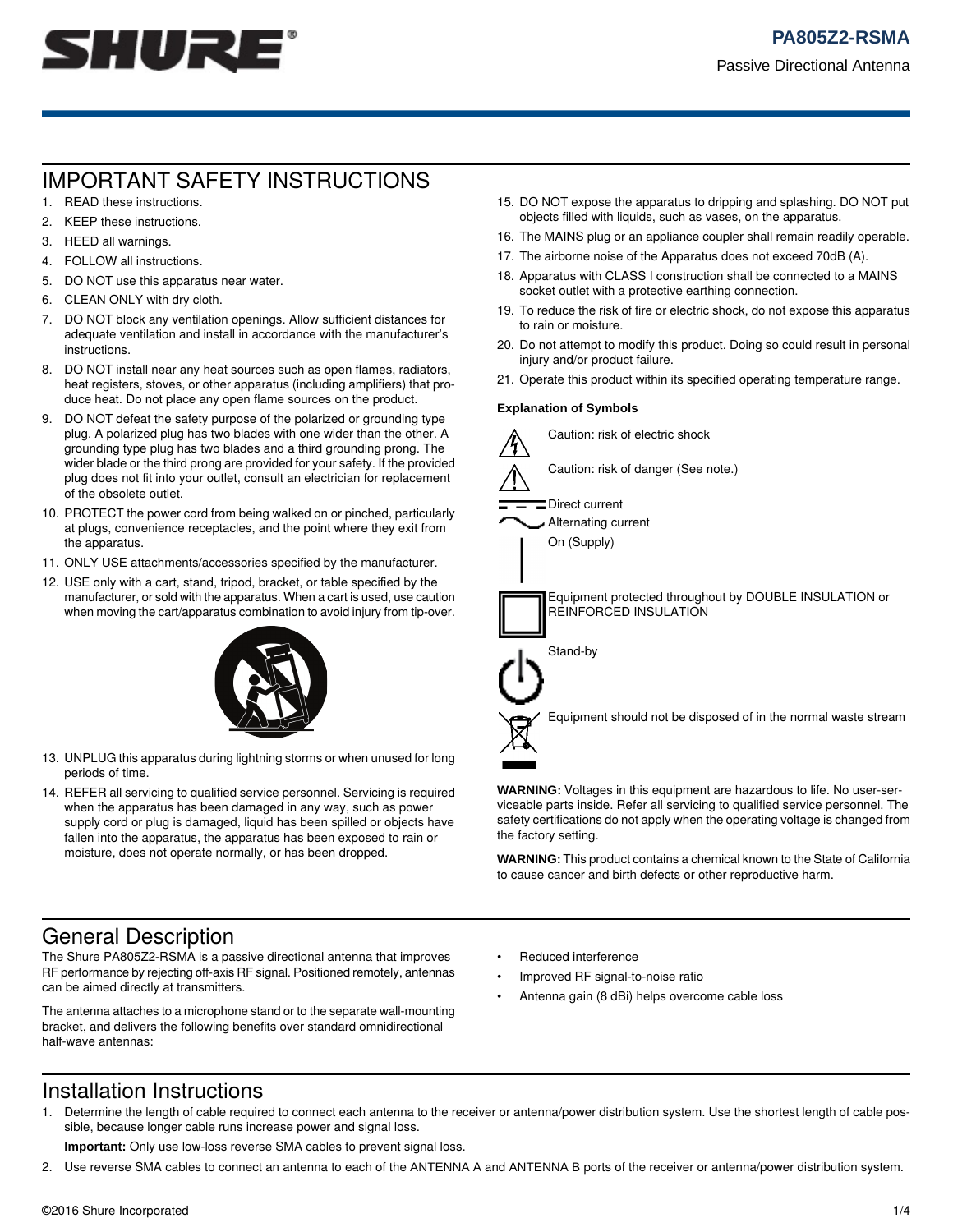3. Position antennas so there is nothing obstructing the line of sight to the transmitter, including the audience. Point antennas at the transmitters, with the rear side facing sources of interference (Wi-Fi access points, for example). Placing them farther apart improves diversity performance. For optimal performance, minimize the distance between the transmitters and the antennas by placing antennas near the stage, rather than at a front-of-house position.

**Note:** Always perform a walk-around test to verify coverage before using a wireless system during a speech or performance. Experiment with antenna placement to find the optimum location. If necessary, mark any trouble spots and ask presenters or performers to avoid those areas.



## Cable Selection

| Cable      | Length                  | <b>Type</b>        | Loss at 2.4 GHz |
|------------|-------------------------|--------------------|-----------------|
| UA802-RSMA | $0.6$ m $(2$ ft.)       | <b>Reverse SMA</b> | 1 dB            |
| UA806-RSMA | 1.8 m $(6 \text{ ft.})$ | <b>Reverse SMA</b> | 1 dB            |
| 95C31342   | 3 m (10 ft.)            | <b>Reverse SMA</b> | 1.5dB           |
| UA825-RSMA | $7.6$ m ( $25$ ft.)     | <b>Reverse SMA</b> | 3.3 dB          |

| Cable              | Length                     | <b>Type</b>        | Loss at 2.4 GHz   |
|--------------------|----------------------------|--------------------|-------------------|
| UA850-RSMA         | 15.2 m (50 ft.)            | Reverse SMA        | 6.4 dB            |
| <b>UA8100-RSMA</b> | $30.4 \text{ m}$ (100 ft.) | <b>Reverse SMA</b> | 6.8 <sub>dB</sub> |

For additional technical assistance, call the Shure Customer Service Department.

## Furnished Accessories

| $ 3 \text{ m}$ (10 ft.) Reverse SMA Cable (1) | 95C31342 |
|-----------------------------------------------|----------|
| Brass Adapter                                 | 31B1856  |

## Optional Accessories and Replacement Parts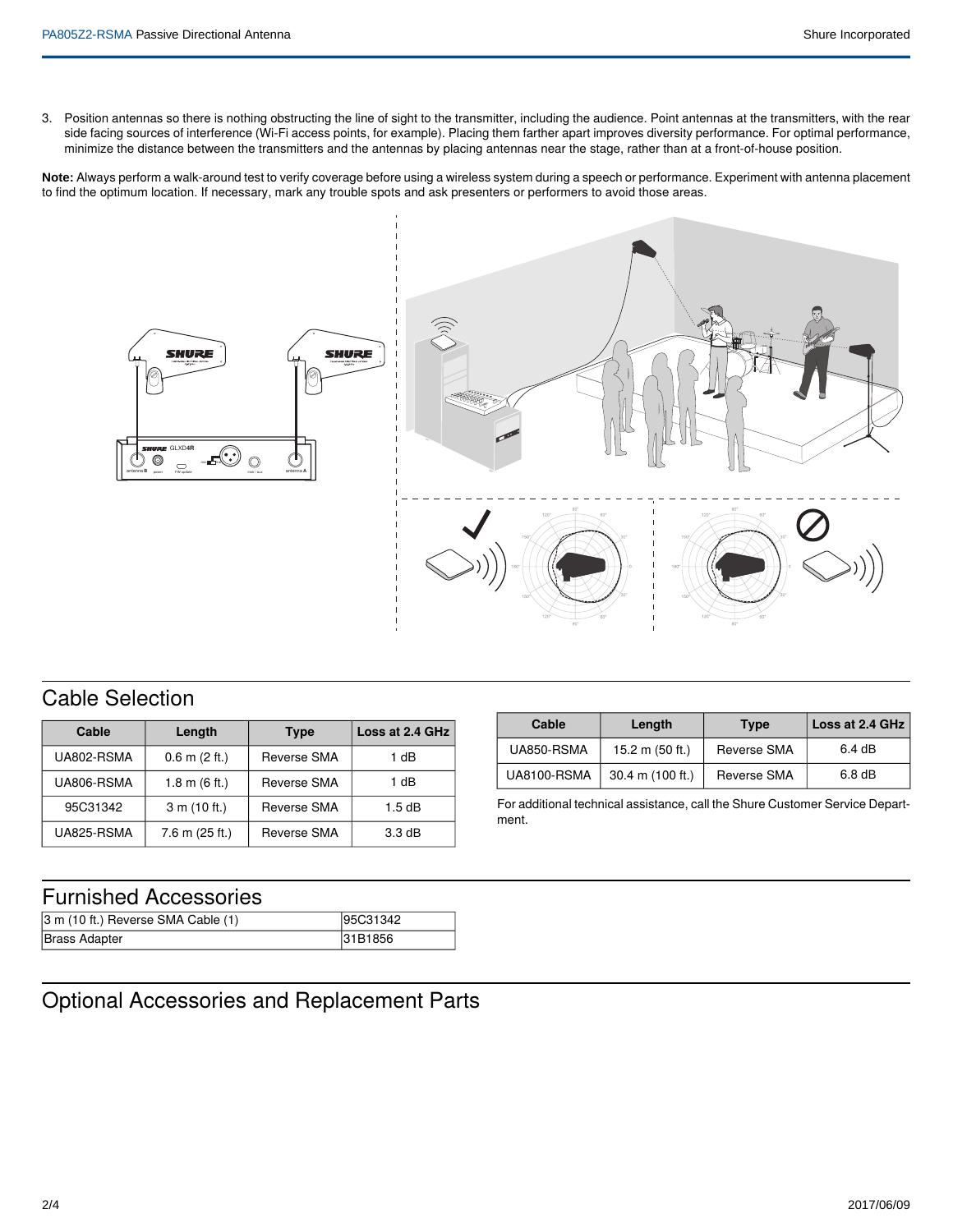| Remote Antenna Mounting Bracket Kit                                             | UA505-RSMA  |
|---------------------------------------------------------------------------------|-------------|
| Frequency manager (antenna/power distribution sys-<br>tem)                      | UA846Z2     |
| Reverse SMA Passive Antenna Splitter (900 MHz ISM, UA221-RSMA<br>DECT, 2.4 GHz) |             |
| 0.6 m (2 ft.) Reverse SMA Cable                                                 | UA802-RSMA  |
| 1.8 m (6 ft.) Reverse SMA Cable                                                 | UA806-RSMA  |
| 3 m (10 ft.) Reverse SMA Cable                                                  | 95C31342    |
| 7.6 m (25 ft.) Reverse SMA Cable                                                | UA825-RSMA  |
| 15.2 m (50 ft.) Reverse SMA Cable                                               | UA850-RSMA  |
| 30.4 m (100 ft.) Reverse SMA Cable                                              | UA8100-RSMA |
| Reverse SMA Bulkhead Adapters, lockwasher, nut                                  | 95A32436    |

# Specifications

#### **Frequency Range**

<2:1 Voltage Standing Wave Ratio (VSWR) 2050 to 2700 MHz

#### **Antenna Gain**

@ 2.45 GHz, typical

8 dBi

### **3 dB Horizontal Beam Width**

100 degrees

#### **Efficiency**

@2.45 GHz, typical 89 %

#### **Impedance**

50 Ω

#### **Polarization**

Linear

#### **Front-to-back ratio**

@ 2.45 GHz, typical

24 dB

**Connector Type**

Reverse SMA

### **Dimensions**

105 x 164 x 27.5 mm H x W x D

#### **Net Weight**

2.5 oz.